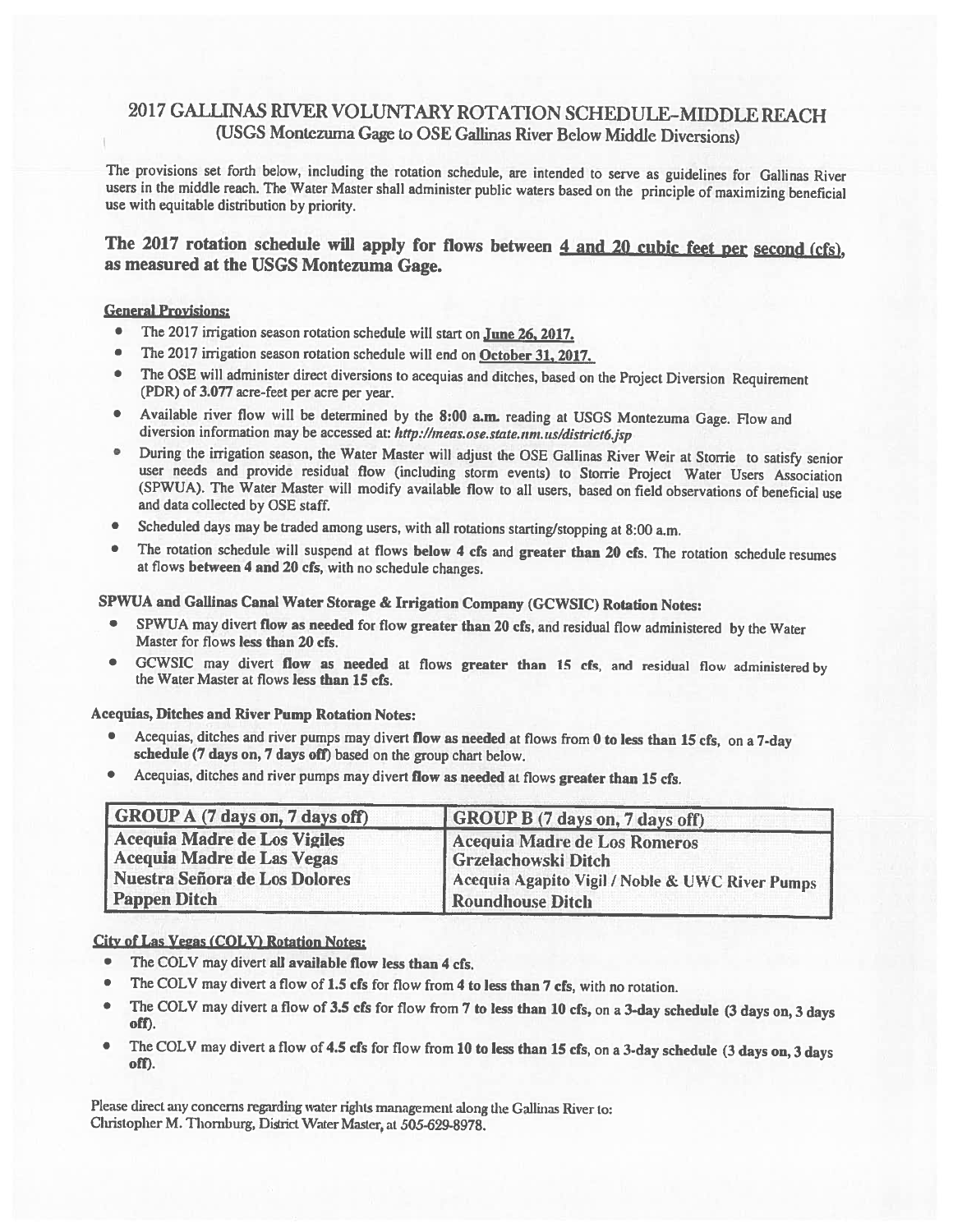| Jun 25 - Jul 1        | S                      | Jun 18 - 24<br>18       | Jun 11 - 17<br>11         | $Jun 4 - 10$<br>$\blacktriangleright$ | May 28 - Jun 3<br>May 28<br>Sunday | mne 2017                                                                                                                                                                                                    |
|-----------------------|------------------------|-------------------------|---------------------------|---------------------------------------|------------------------------------|-------------------------------------------------------------------------------------------------------------------------------------------------------------------------------------------------------------|
|                       | 92                     | $\overline{61}$         | $\overline{z}$            | U1                                    | 52<br>Monday                       |                                                                                                                                                                                                             |
|                       | $\overline{z}$<br>COLV | $\overline{\mathbf{c}}$ | $\overline{\overline{u}}$ | $\sigma$                              | <b>90</b><br>Tuesday               |                                                                                                                                                                                                             |
|                       | <b>28</b>              | $\overline{z}$          | $\mathbf{H}$              | $\overline{\phantom{0}}$              | 31<br><b>Wednesday</b>             |                                                                                                                                                                                                             |
| Group A               | 52                     | $\overline{\mathbf{z}}$ | $\overline{5}$            | $\infty$                              | L nut<br>$\equiv$<br>hursday       | $4120$<br>$[ \, \underline{\omega} \,$<br>$\frac{1}{2}$<br>$\vert \xi$<br>June 2017<br>Tu We Th<br>$\frac{6}{1}$<br>$\frac{7}{1}$<br>$\frac{1}{20}$<br>$\frac{1}{20}$<br>$\frac{23}{20}$<br>$\frac{23}{20}$ |
| To Jul 3 <sup>#</sup> | 50                     | 23                      | $\overline{56}$           | G                                     | N<br>Friday                        | <b>FIREMEN</b><br>$R$ $\approx$ $\approx$ $\approx$<br>2500<br>$ \mathcal{C}$                                                                                                                               |
|                       | I Inf                  | $\boldsymbol{z}$        | 11                        | $\overline{\mathbf{5}}$               | $\omega$<br>Saturday               | $\vert \bar{\xi} \vert$<br><b>22244</b><br>$\frac{175}{20}$<br>Tu we 1<br>555<br>व<br>38 <sub>th</sub><br>$-248$<br>$\vert$ $\bar{\mathrm{v}}$<br>$\frac{1}{2}$                                             |

ب<br>ص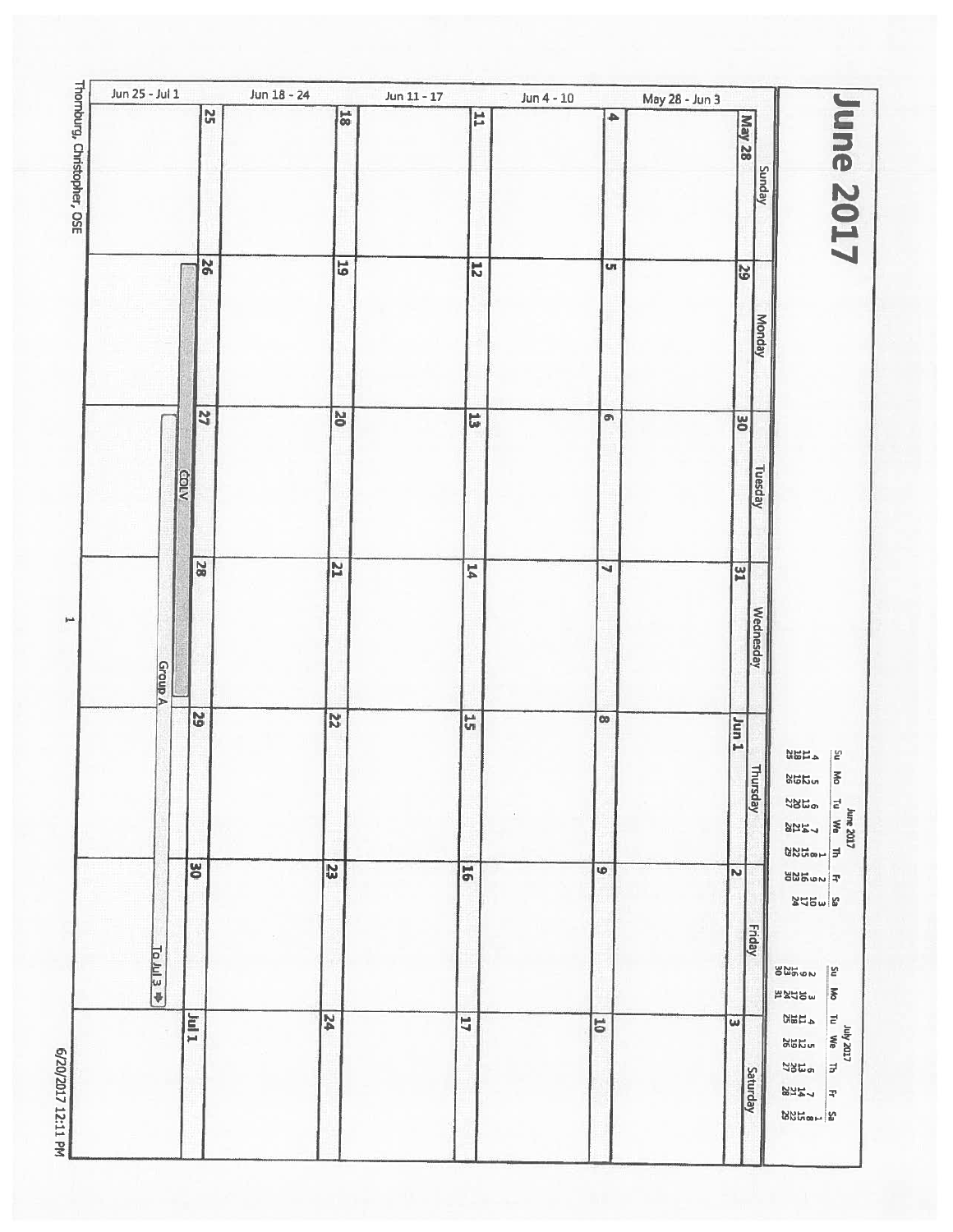| Jul 30 - Aug 5             |           | Jul 23 - 29 |                 | Jul 16 - 22    |                         | Jul 9 - 15     |                         |                | Jul 2 - 8      |                          | Jun 25 - Jul 1 |                |                  |                                                                                                                                                                                                                                                                                                                                                                                                                                                                |
|----------------------------|-----------|-------------|-----------------|----------------|-------------------------|----------------|-------------------------|----------------|----------------|--------------------------|----------------|----------------|------------------|----------------------------------------------------------------------------------------------------------------------------------------------------------------------------------------------------------------------------------------------------------------------------------------------------------------------------------------------------------------------------------------------------------------------------------------------------------------|
| Thomburg, Christopher, OSE | <b>SO</b> |             | 23              | <b>COLV</b>    | 5 <sup>2</sup>          |                |                         | $\bullet$      |                | $\mathbf{N}$             |                |                | Jun 25<br>Sunday | <b>ZOZ And</b>                                                                                                                                                                                                                                                                                                                                                                                                                                                 |
| <b>Group A</b>             | <b>EE</b> | Group B     | 74              | <b>Group A</b> | $\overline{11}$         | coty           | Group<br>B              | $\overline{5}$ | <b>Group A</b> | $\overline{\mathbf{w}}$  |                | 92             |                  |                                                                                                                                                                                                                                                                                                                                                                                                                                                                |
|                            |           |             |                 |                |                         |                |                         |                | COLV           |                          |                |                | Monday           |                                                                                                                                                                                                                                                                                                                                                                                                                                                                |
|                            | T Sny     |             | S               |                | 50                      |                |                         | H              |                | $\blacktriangle$         |                | $\overline{1}$ |                  |                                                                                                                                                                                                                                                                                                                                                                                                                                                                |
|                            |           |             |                 |                |                         |                |                         |                |                |                          |                |                | Tuesday          |                                                                                                                                                                                                                                                                                                                                                                                                                                                                |
|                            | N         |             | $\overline{5}$  |                | $\overline{5}$          |                | $\overline{\mathbf{z}}$ |                |                | <b>U1</b>                |                | 82             |                  |                                                                                                                                                                                                                                                                                                                                                                                                                                                                |
|                            |           |             |                 |                |                         |                |                         |                |                |                          |                |                | Wednesday        |                                                                                                                                                                                                                                                                                                                                                                                                                                                                |
|                            | $\omega$  |             | <b>ZZ</b>       |                | <b>DZ</b>               |                | $\overline{\mathbf{u}}$ |                |                | G                        |                | 52             |                  |                                                                                                                                                                                                                                                                                                                                                                                                                                                                |
|                            |           | Group A     |                 | Group B        |                         | <b>Group A</b> |                         |                | Graup B        |                          |                |                | Thursday         | <b>SN50N</b><br>$\mathbf{g}$<br>$\sum_{i=1}^{n}$<br><b>EXCH.</b><br>$\vec{e}$<br>$\frac{175}{20}$<br>u<br>v 2017<br>TIOS Yul<br>158                                                                                                                                                                                                                                                                                                                            |
|                            | 晶         |             | <b>22</b>       |                | $\overline{\mathbf{z}}$ |                | $\overline{14}$         |                |                | $\overline{\phantom{0}}$ |                | 9g             |                  | $\rightleftarrows$<br><b>2859</b><br>$-7128$<br>$\overline{z}^i$<br><b>BNH</b> <sub>ma</sub> H <sub>M</sub>                                                                                                                                                                                                                                                                                                                                                    |
|                            |           |             |                 | COLV           |                         |                |                         |                |                |                          |                |                | <b>Friday</b>    | 38m <sub>o</sub><br>$\frac{1}{2}$                                                                                                                                                                                                                                                                                                                                                                                                                              |
|                            | <b>un</b> |             | $\overline{59}$ |                | $\overline{\mathbf{z}}$ | COLV           | 52                      |                |                | œ                        |                | <b>TIME</b>    |                  | $\frac{1}{3}$<br>$-248$<br>$\begin{array}{c c c c} \hline \text{August 2017} & \text{A} & \text{B} & \text{B} \\ \hline \text{I} & \text{We} & \text{I} & \text{I} \\ \hline \text{I} & \text{I} & \text{I} & \text{I} \\ \hline \text{I} & \text{I} & \text{I} & \text{I} \\ \hline \text{I} & \text{I} & \text{I} & \text{I} \\ \hline \text{I} & \text{I} & \text{I} & \text{I} \\ \hline \text{I} & \text{I} & \text{I} & \text{I} \\ \hline \text{I} & \$ |
|                            |           |             |                 |                |                         |                |                         |                | COLV           |                          | <b>Group A</b> |                | Saturday         | $E$ $\approx$ $E$ $\approx$ $E$<br>$\frac{1}{4}$ 4 HzM                                                                                                                                                                                                                                                                                                                                                                                                         |
|                            |           |             |                 |                |                         |                |                         |                |                |                          |                |                |                  | aludaa                                                                                                                                                                                                                                                                                                                                                                                                                                                         |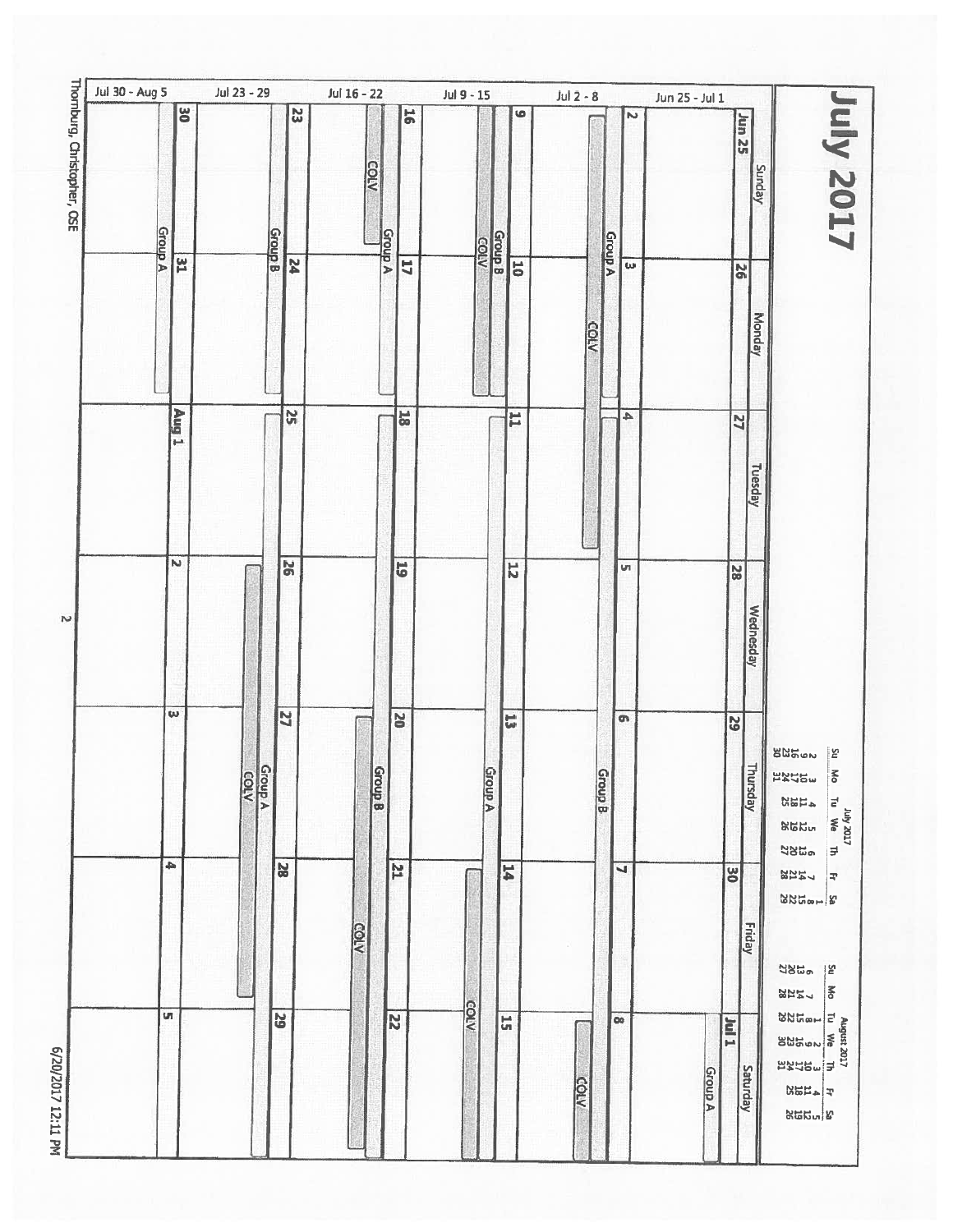| Aug 27 - Sep 2                                      |                      | Aug 20 - 26                   | Aug 13 - 19          |         |                                     | Aug 6 - 12     |                                      | Jul 30 - Aug 5 |                            |                                                                                                                           |
|-----------------------------------------------------|----------------------|-------------------------------|----------------------|---------|-------------------------------------|----------------|--------------------------------------|----------------|----------------------------|---------------------------------------------------------------------------------------------------------------------------|
| homburg, Christopher, OSE<br>COLV<br><b>Group A</b> | 27<br>$\frac{1}{28}$ | <b>Group B</b><br><b>COLV</b> | 20<br>$\overline{z}$ | Group A | $\overline{\omega}$<br>$\mathbf{F}$ | <b>Group</b>   | <b>O</b><br>$\overline{\phantom{0}}$ |                | <b>OE INC</b><br><b>TE</b> | August 2017<br>Sunday                                                                                                     |
|                                                     | 52                   | 22                            | COLV                 |         | $\frac{1}{5}$                       | <b>COLV</b>    | $\overline{\text{co}}$               |                | Aug 1                      | Monday<br>Tuesday                                                                                                         |
| Group B                                             | <b>96</b>            | 23                            |                      |         | $\overline{5}$                      |                | G                                    | <b>COLV</b>    | N<br>Wednesday             |                                                                                                                           |
| COLV                                                | $\overline{2}$       | $\overline{54}$<br>V droug    |                      | Group B | $\overline{11}$                     | <b>Group A</b> | $\boxed{5}$                          | Group B        | ω                          | $\frac{1}{25}$<br>$\mathbf{g}$<br>Thursday<br>$\frac{8}{10}$<br>225                                                       |
|                                                     | Sep <sub>1</sub>     | 52                            |                      |         | 18                                  |                | H                                    | ÷              | Friday                     | $F = 1222$<br><b>Station</b><br>$\mathbb{E}$<br><b>275m</b><br><b>No</b><br>$\frac{1120}{200}$                            |
|                                                     | N                    | COLV<br>$\overline{8}$        | <b>COLV</b>          |         | $\overline{5}$                      |                | $\overline{5}$                       | <b>U1</b>      | Saturday                   | September 2017<br>Tu We Th<br><b>NHH</b> <sub>w</sub><br><b>2850</b><br>$-248$<br>$\frac{1}{4}$ 4 m $75\%$<br><b>SHOW</b> |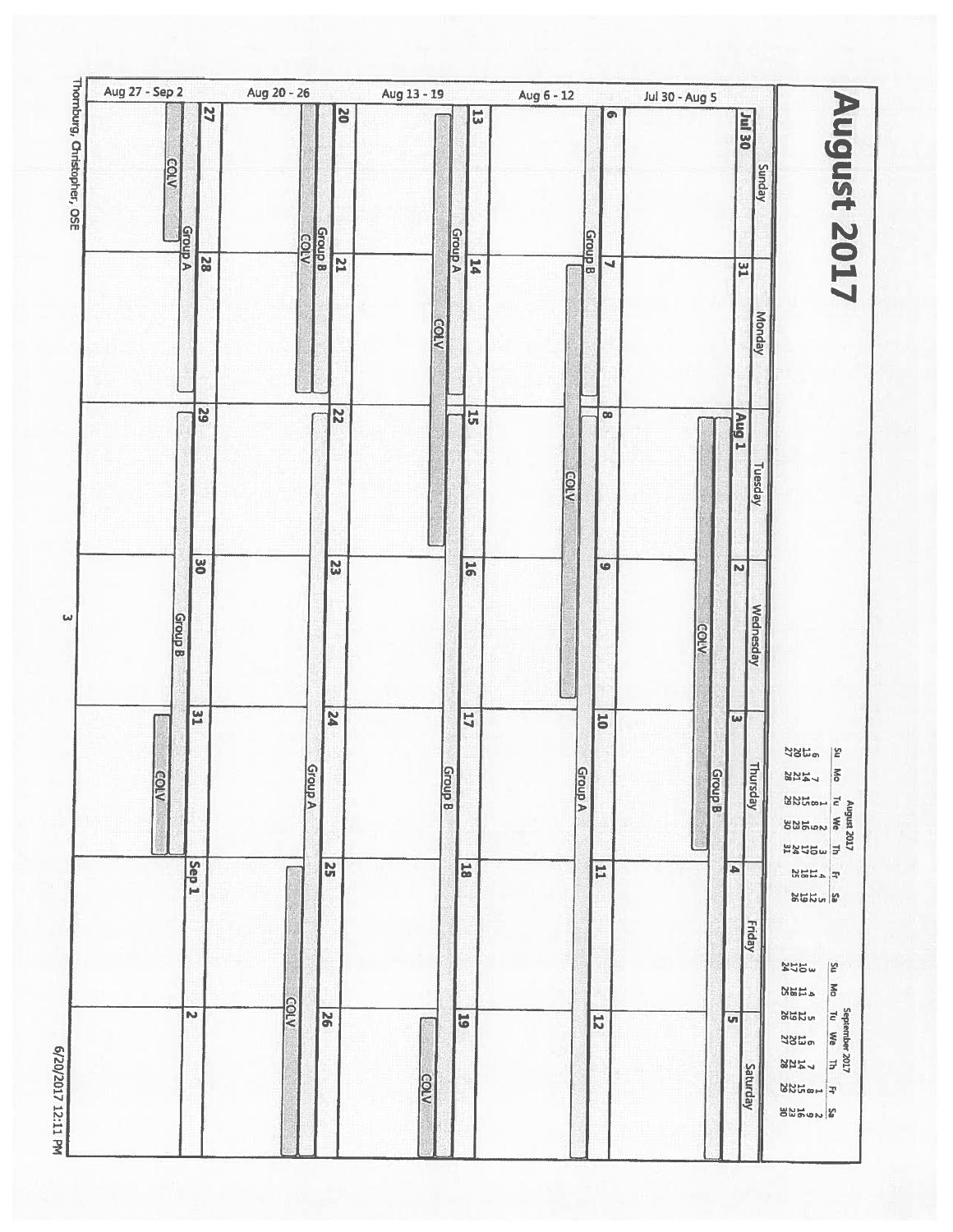|                        |                 | <b>bZ</b>               |             |                | 41             |                | 5                       |         |                      | ω                           |                         | Aug 27                              | Sunday                                                                                              |
|------------------------|-----------------|-------------------------|-------------|----------------|----------------|----------------|-------------------------|---------|----------------------|-----------------------------|-------------------------|-------------------------------------|-----------------------------------------------------------------------------------------------------|
| <b>COLV</b>            | <b>Group A</b>  | $\overline{\mathbf{S}}$ |             | Group B        | $\overline{5}$ | <b>Group A</b> | $\overline{\mathbf{H}}$ | Group B |                      | $\overline{\blacktriangle}$ |                         | <b>N</b>                            | September 2017<br>Monday                                                                            |
|                        |                 | $\overline{9}$          | <b>COLV</b> |                | 55             |                | $\overline{5}$          |         |                      | U1                          |                         | 52<br>Tuesday                       |                                                                                                     |
|                        |                 | 27                      |             |                | <b>DZ</b>      | <b>COLV</b>    | 13                      |         |                      | $\bullet$                   |                         | 30<br>Wednesday                     |                                                                                                     |
| Group B                |                 | 82                      |             | <b>Group A</b> | 12             | Group B        | 14                      | Group A |                      | ч                           |                         | $\mathbb{Z}$<br>ᆗ<br><b>Hursday</b> | 252<br>12<br>$\frac{8}{10}$<br>$\frac{175}{20}$<br>September 2017<br>Tu We Th<br><b>NHH</b><br>2850 |
|                        | 62              |                         |             | 22             |                |                | $\overline{u}$          |         | <b>CO</b>            |                             | Sep <sub>1</sub>        | Friday                              | $-248$<br>F Hendag<br><b>SN50N S</b><br>일 - 8523                                                    |
| $\frac{100012}{10001}$ | $\overline{30}$ |                         |             | 23             |                |                | $\overline{56}$         |         | $\overline{\bullet}$ | Group B<br>corv             | $\overline{\mathbf{N}}$ | Saturday                            | $rac{2}{5}$ ua SüB<br><b>NBH<sub>m</sub></b><br>$\frac{1}{2}$                                       |